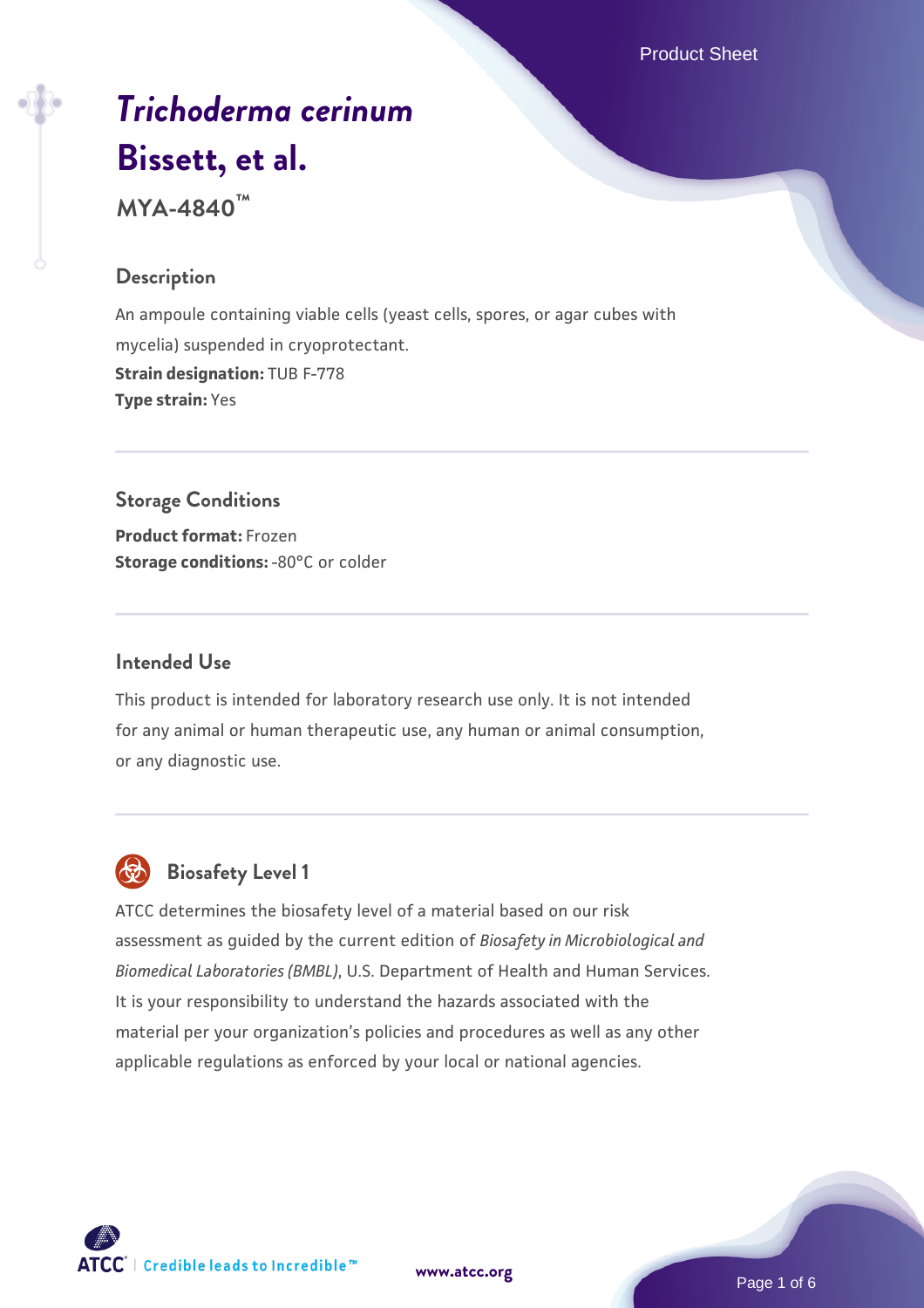ATCC highly recommends that appropriate personal protective equipment is always used when handling vials. For cultures that require storage in liquid nitrogen, it is important to note that some vials may leak when submersed in liquid nitrogen and will slowly fill with liquid nitrogen. Upon thawing, the conversion of the liquid nitrogen back to its gas phase may result in the vial exploding or blowing off its cap with dangerous force creating flying debris. Unless necessary, ATCC recommends that these cultures be stored in the

**Certificate of Analysis**

For batch-specific test results, refer to the applicable certificate of analysis that can be found at www.atcc.org.

vapor phase of liquid nitrogen rather than submersed in liquid nitrogen.

#### **Growth Conditions**

**Medium:**  [ATCC Medium 200: YM agar or YM broth](https://www.atcc.org/-/media/product-assets/documents/microbial-media-formulations/2/0/0/atcc-medium-200.pdf?rev=ac40fd74dc13433a809367b0b9da30fc) [ATCC Medium 324: Malt extract agar](https://www.atcc.org/-/media/product-assets/documents/microbial-media-formulations/3/2/4/atcc-medium-324.pdf?rev=5a8b3f6dcb23452d9462ec38b36f0bb6) [ATCC Medium 336: Potato dextrose agar \(PDA\)](https://www.atcc.org/-/media/product-assets/documents/microbial-media-formulations/3/3/6/atcc-medium-336.pdf?rev=d9160ad44d934cd8b65175461abbf3b9) **Temperature:** 25-30°C **Atmosphere:** Aerobic

#### **Handling Procedures**

**Frozen ampoules** packed in dry ice should either be thawed immediately or stored in liquid nitrogen. If liquid nitrogen storage facilities are not available, frozen ampoules may be stored at or below -70°C for approximately one

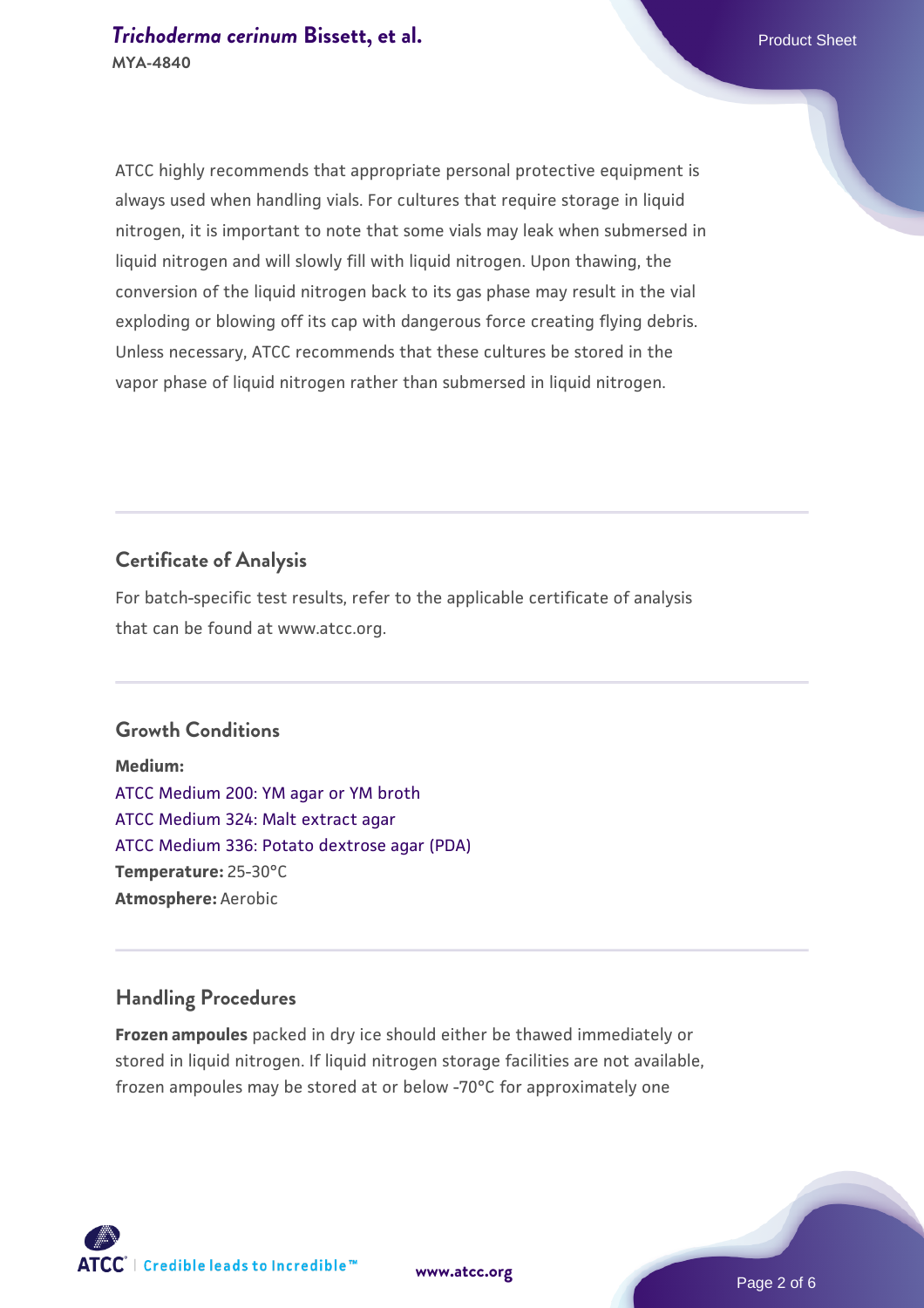# **[Trichoderma cerinum](https://www.atcc.org/products/mya-4840) [Bissett, et al.](https://www.atcc.org/products/mya-4840)** Product Sheet

**MYA-4840**

week. **Do not under any circumstance store frozen ampoules at refrigerator freezer temperatures (generally -20°C).** Storage of frozen material at this temperature will result in the death of the culture.

- 1. To thaw a frozen ampoule, place in a **25°C to 30°C** water bath, until just thawed **(approximately 5 minutes).** Immerse the ampoule just sufficient to cover the frozen material. Do not agitate the ampoule.
- 2. Immediately after thawing, wipe down ampoule with 70% ethanol and aseptically transfer 50 µL (or 2 to 3 agar cubes) of the content onto a plate or broth with medium recommended.
- Incubate the inoculum/strain at the temperature and conditions 3. recommended.
- 4. Inspect for growth of the inoculum/strain regularly. The sign of viability is noticeable typically after 2 to 3 days of incubation. However, the time necessary for significant growth will vary from strain to strain.

**Morphology:** On PDA medium at 30°C after 13 days, mycelium white to buff, dense, cottony. Hyphae guttulate. Conidiophores branched with whorls of 2-3 phialides. Phialides lageniform, 12 µm X 3 µm. Conidia green in mass, pale green to hyaline, ellipsoidal, 5.25-6 µm x 3 µm. Chlamydospores not observed.

#### **Notes**

Type strain of the species

Additional, updated information on this product may be available on the ATCC

® web site at www.atcc.org.

## **Material Citation**

If use of this material results in a scientific publication, please cite the material in the following manner: *Trichoderma cerinum* Bissett, et al. (ATCC MYA-4840)

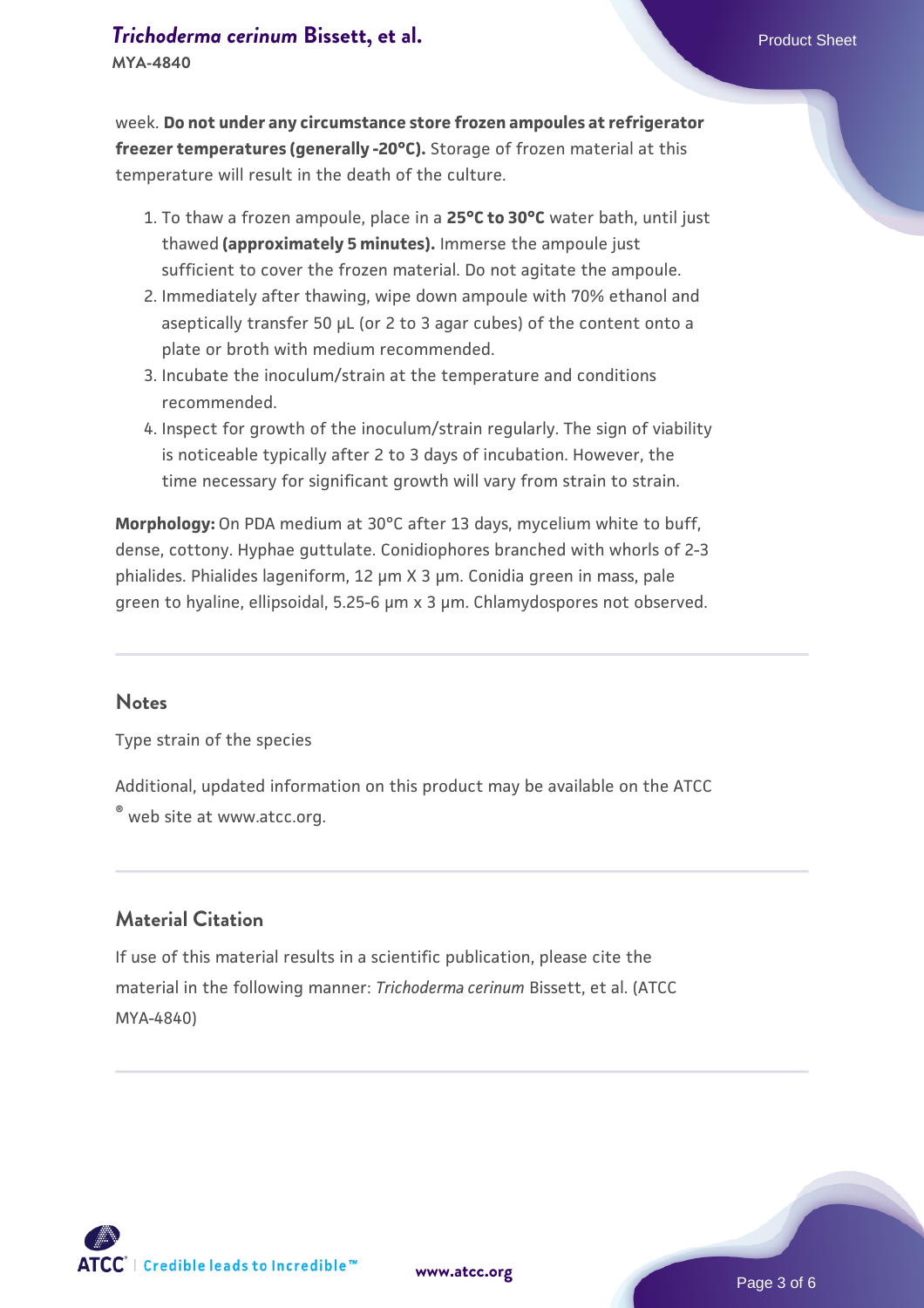# **[Trichoderma cerinum](https://www.atcc.org/products/mya-4840) [Bissett, et al.](https://www.atcc.org/products/mya-4840)** Product Sheet

**MYA-4840**

#### **References**

References and other information relating to this material are available at www.atcc.org.

## **Warranty**

The product is provided 'AS IS' and the viability of ATCC® products is warranted for 30 days from the date of shipment, provided that the customer has stored and handled the product according to the information included on the product information sheet, website, and Certificate of Analysis. For living cultures, ATCC lists the media formulation and reagents that have been found to be effective for the product. While other unspecified media and reagents may also produce satisfactory results, a change in the ATCC and/or depositor-recommended protocols may affect the recovery, growth, and/or function of the product. If an alternative medium formulation or reagent is used, the ATCC warranty for viability is no longer valid. Except as expressly set forth herein, no other warranties of any kind are provided, express or implied, including, but not limited to, any implied warranties of merchantability, fitness for a particular purpose, manufacture according to cGMP standards, typicality, safety, accuracy, and/or noninfringement.

## **Disclaimers**

This product is intended for laboratory research use only. It is not intended for any animal or human therapeutic use, any human or animal consumption, or any diagnostic use. Any proposed commercial use is prohibited without a license from ATCC.

While ATCC uses reasonable efforts to include accurate and up-to-date information on this product sheet, ATCC makes no warranties or representations as to its accuracy. Citations from scientific literature and



**[www.atcc.org](http://www.atcc.org)**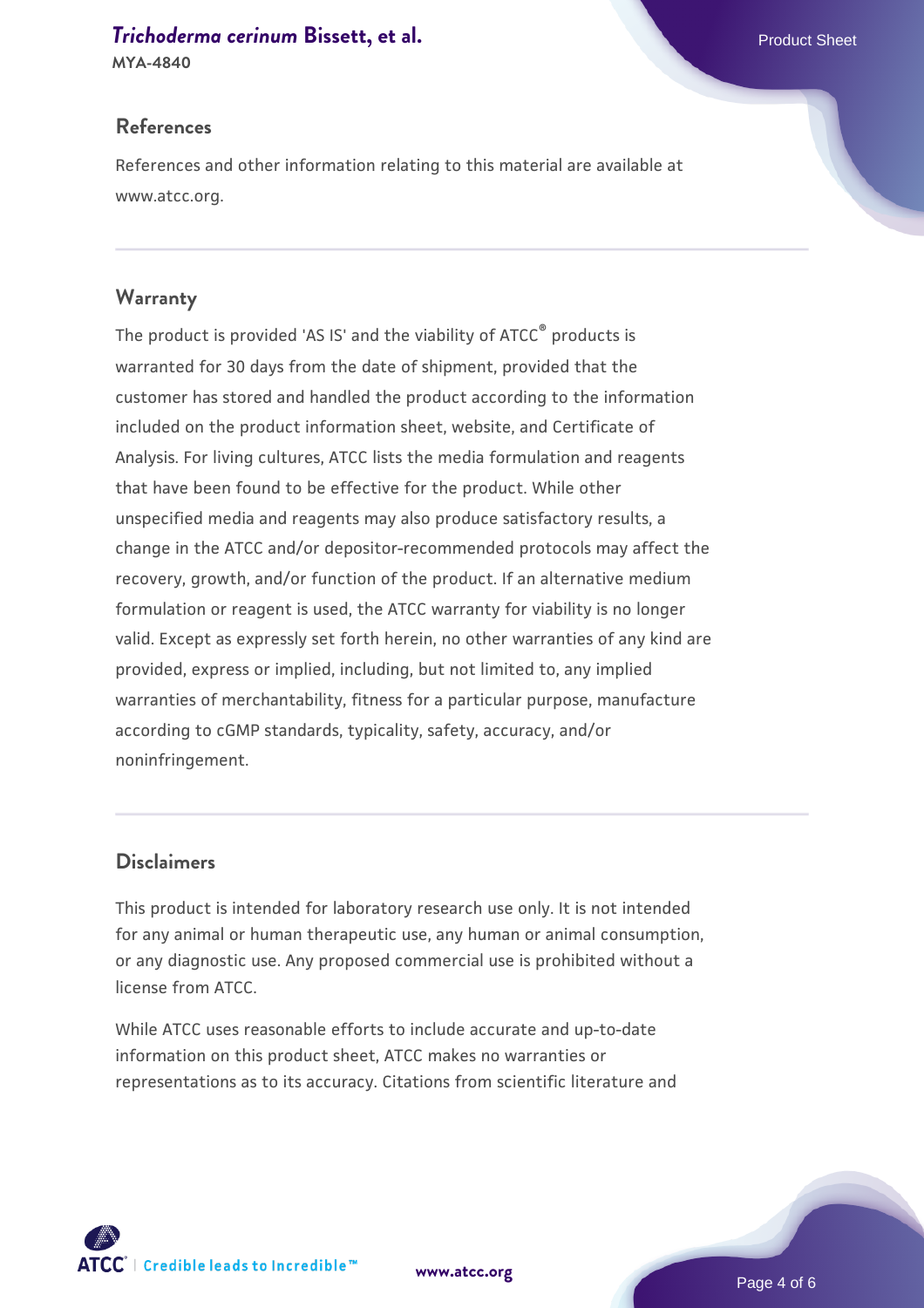patents are provided for informational purposes only. ATCC does not warrant that such information has been confirmed to be accurate or complete and the customer bears the sole responsibility of confirming the accuracy and completeness of any such information.

This product is sent on the condition that the customer is responsible for and assumes all risk and responsibility in connection with the receipt, handling, storage, disposal, and use of the ATCC product including without limitation taking all appropriate safety and handling precautions to minimize health or environmental risk. As a condition of receiving the material, the customer agrees that any activity undertaken with the ATCC product and any progeny or modifications will be conducted in compliance with all applicable laws, regulations, and guidelines. This product is provided 'AS IS' with no representations or warranties whatsoever except as expressly set forth herein and in no event shall ATCC, its parents, subsidiaries, directors, officers, agents, employees, assigns, successors, and affiliates be liable for indirect, special, incidental, or consequential damages of any kind in connection with or arising out of the customer's use of the product. While reasonable effort is made to ensure authenticity and reliability of materials on deposit, ATCC is not liable for damages arising from the misidentification or misrepresentation of such materials.

Please see the material transfer agreement (MTA) for further details regarding the use of this product. The MTA is available at www.atcc.org.

#### **Copyright and Trademark Information**

© ATCC 2021. All rights reserved. ATCC is a registered trademark of the American Type Culture Collection.

#### **Revision**

This information on this document was last updated on 2021-05-20